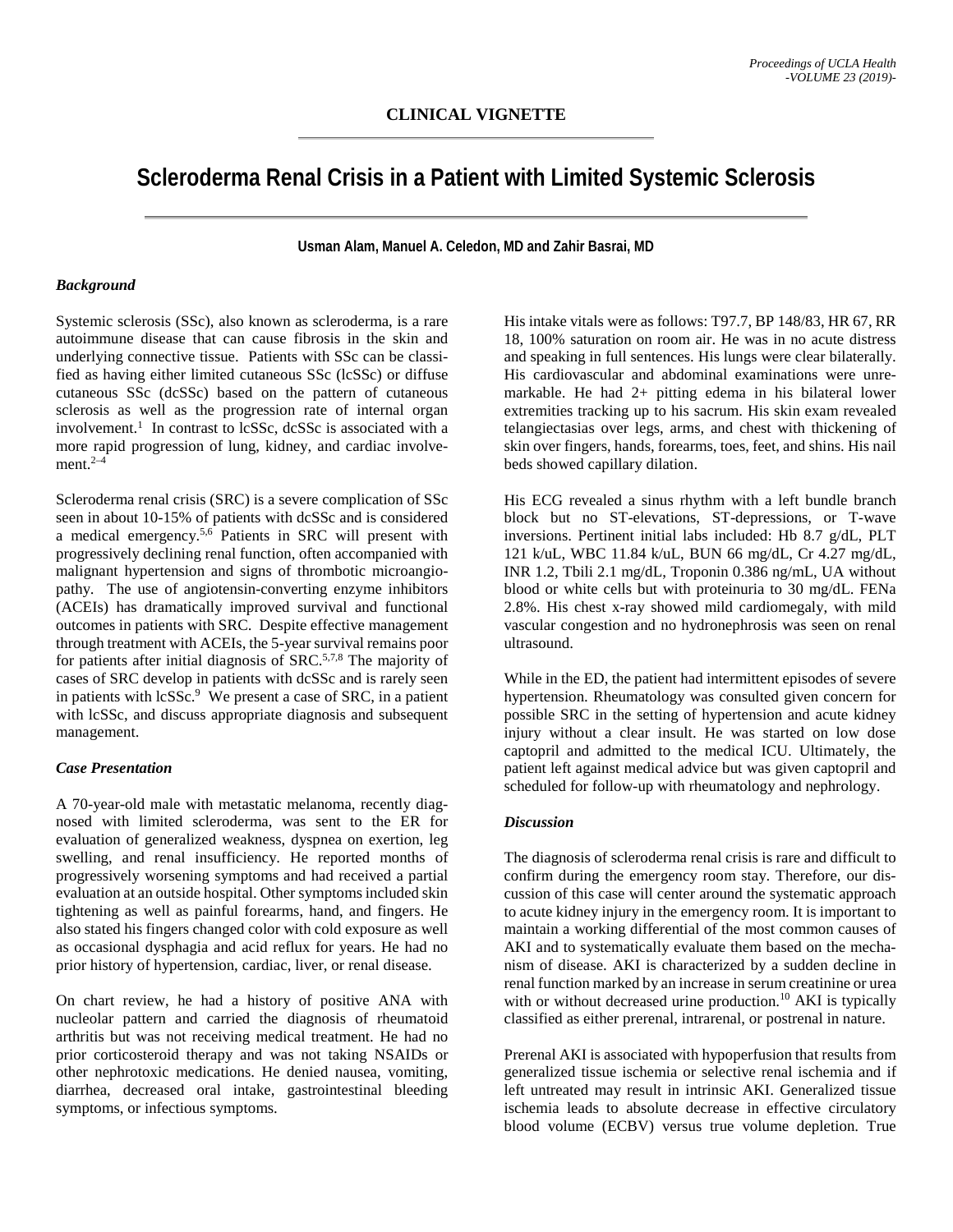volume depletion may occur from increased output (vomiting, diarrhea, diuretic use, burns), decreased input (lack of oral intake), or shock state (acute hemorrhage, sepsis, or myocardial dysfunction). Hypervolemic states, as may occur with cirrhosis or heart failure, lead to a relative decreased ECBV that result in renal hypoperfusion despite total body volume overload. Renal artery stenosis and renal vein thrombosis are examples of selective renal ischemia. Intrinsic AKI results from direct structural damage to components of the kidney including: tubular disease, glomerular diseases, interstitial diseases, nephrotoxins, and small vessel diseases (i.e., vasculitis, scleroderma, malignant hypertension). Postrenal AKI occurs from an obstruction in the urinary collecting system distal to the kidneys. The two main mechanisms of postrenal AKI are bladder outlet obstruction (i.e., urethral stricture, BPH, neurogenic bladder) and bilateral ureteral obstruction (i.e., renal calculi, mechanical compression by mass).

Although the pathogenesis of SRC has not been fully characterized, it is understood to result from endothelial cell injury in the renal vasculature. Scleroderma renal crisis results primarily from uncontrolled formation of vascular lesions resulting in intraluminal narrowing of the renal interlobular and arcuate arteries.11 Injury to endothelial cells also results in increased vascular permeability in addition to elevated fibrin deposition and collagen formation.12 Episodic vasospasms, often referred to as 'renal Raynaud's," may also occur concurrently.<sup>13</sup> Together these features lead to further intraluminal narrowing which results in renal ischemia and hyperplasia of the juxtaglomerular apparatus. Subsequent activation of the reninangiotensin-aldosterone system manifests as a rise in blood pressure due to vasoconstriction that further exacerbates renal injury.

Along with progressive renal failure, acute onset hypertension is a defining characteristic feature of SRC. Although SRC has been reported in normotensive patients, their blood pressures are still elevated from baseline.<sup>11</sup> Patients may also experience non-specific symptoms secondary to hypertension including hypertensive retinopathy and encephalopathy. Renal failure in SRC can be characterized by oliguria and azotemia in the absence of other renal pathology. $9,11$ 

While renal biopsies are not necessary to make the diagnosis of SRC, histology often reveals fibrinoid necrosis of arterioles and presence of mucin in the intertubular arteries.

In treating patients with SRC, the primary therapeutic goal is reduction of elevated blood pressure through the use of ACEIs. Captopril has been established as first line treatment for SRC because of rapid onset and short duration of action compared to other ACEIs.7,14 Despite the established efficacy of ACEIs in the acute management of SRC, use of ACEIs as prophylaxis has been associated with poorer renal outcomes in scleroderma patients.11,15 In addition to aggressive control of blood pressure, dialysis is frequently indicated in SRC.<sup>14</sup>

Although having dcSSc is the most significant predictor for developing SRC, other independent risk factors have also been discussed in the literature. Rapid progression of skin thickening and presence of anti-RNA polymerase III antibody are both strongly associated with increased risk of developing SRC.<sup>16,17</sup> Other studies have also suggested that patients who receive corticosteroid treatment have an increased likelihood of developing SRC.<sup>5,6,9,11</sup> This may be an important association to note considering that corticosteroids are routinely used in the management of myalgia and arthralgia in patients with SSc.

Although use of ACEIs have dramatically improved survival of patients in SRC, 5-year mortality is estimated to be 31-59%.<sup>5-</sup>  $8,18$  Mortality associated with SRC is largely attributable to development of end stage renal disease that is precipitated by irreversible renal injury. Patients who do not require permanent dialysis after SRC have comparable survival to SSc patients who have not had renal crisis.<sup>14</sup> In patients who required dialysis, higher blood pressure and serum creatinine were associated with improved long term renal recovery.<sup>5</sup> The basis for this phenomenon is not entirely understood but may relate to increased responsiveness to ACEIs or a lack of cardiac involvement.19 Overall, the prognosis of patients remains poor and thus highlights the need for novel therapeutic agents in effective long term management.

### **REFERENCES**

- 1. **van den Hoogen F, Khanna D, Fransen J, Johnson SR, Baron M, Tyndall A, Matucci-Cerinic M, Naden RP, Medsger TA Jr, Carreira PE, Riemekasten G, Clements PJ, Denton CP, Distler O, Allanore Y, Furst DE, Gabrielli A, Mayes MD, van Laar JM, Seibold JR, Czirjak L, Steen VD, Inanc M, Kowal-Bielecka O, Müller-Ladner U, Valentini G, Veale DJ, Vonk MC, Walker UA, Chung L, Collier DH, Ellen Csuka M, Fessler BJ, Guiducci S, Herrick A, Hsu VM, Jimenez S, Kahaleh B, Merkel PA, Sierakowski S, Silver RM, Simms RW, Varga J, Pope JE**. 2013 classification criteria for systemic sclerosis: an American college of rheumatology/European league against rheumatism collaborative initiative. *Ann Rheum Dis*. 2013 Nov;72(11): 1747-55. doi: 10.1136/annrheumdis-2013-204424. Pub Med PMID: 24092682.
- 2. **Ostojić P, Damjanov N**. Different clinical features in patients with limited and diffuse cutaneous systemic sclerosis. *Clin Rheumatol*. 2006 Jul;25(4):453-7. Epub 2006 Apr 28. PubMed PMID: 16261285.
- 3. **Preston IR, Hill NS**. Evaluation and management of pulmonary hypertension in systemic sclerosis. *Curr Opin Rheumatol*. 2003 Nov;15(6):761-5. Review. PubMed PMID: 14569207.
- 4. **Valentini G, Della Rossa A, Bombardieri S, Bencivelli W, Silman AJ, D'Angelo S, Cerinic MM, Belch JF, Black CM, Bruhlmann P, Czirják L, De Luca A, Drosos AA, Ferri C, Gabrielli A, Giacomelli R, Hayem G, Inanc M, McHugh NJ, Nielsen H, Rosada M, Scorza R, Stork J, Sysa A, van den Hoogen FH, Vlachoyianno-**